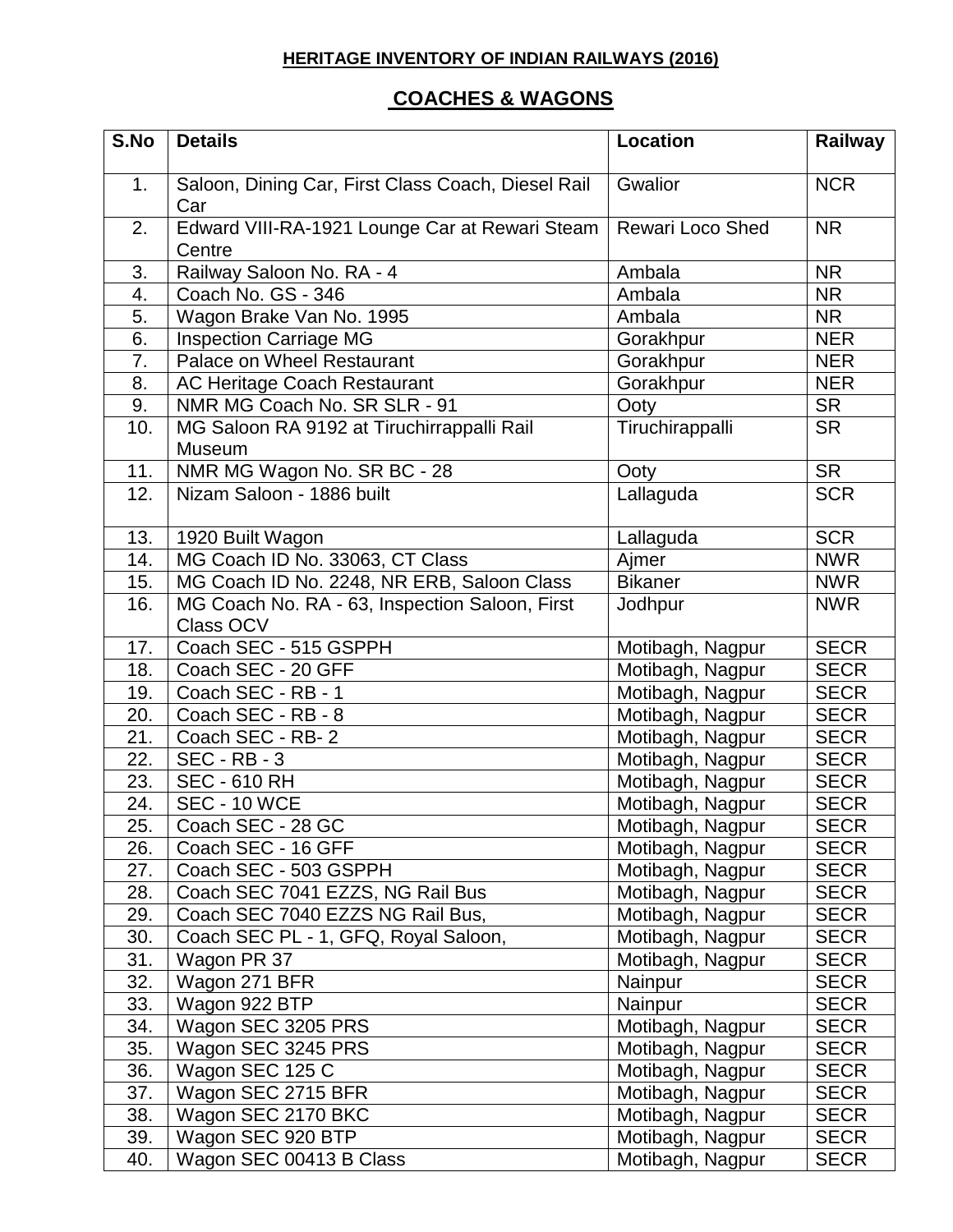| 41. | Wagon SEC 596 KC 4 Wheeler Open Wagon                          | Motibagh, Nagpur       | <b>SECR</b> |
|-----|----------------------------------------------------------------|------------------------|-------------|
| 42. | Wagon NG Wagon, No. BC - 2595                                  | Raipur Workshop        | <b>SECR</b> |
| 43. | Brake Van - SR VH 38163                                        | <b>Mysore</b>          | <b>SWR</b>  |
| 44. | Coach - TLR 45 Class III                                       | Mysore                 | <b>SWR</b>  |
| 45. | <b>Inspection Car</b>                                          | <b>Mysore</b>          | <b>SWR</b>  |
| 46. | Maharani Saloon - E Type                                       | <b>Mysore</b>          | <b>SWR</b>  |
| 47. | Dining Saloon- G Type                                          | <b>Mysore</b>          | <b>SWR</b>  |
| 48. | <b>Austin Rail Motor Car</b>                                   | <b>Mysore</b>          | <b>SWR</b>  |
| 49. | <b>Ballast Discharging Wagon - SCR</b>                         | <b>Mysore</b>          | <b>SWR</b>  |
| 50. | NG Coach No. 7034                                              | <b>Bhopal Workshop</b> | <b>WCR</b>  |
| 51. | NG Coach No. 7045                                              | Kota Workshop          | <b>WCR</b>  |
| 52. | Coach No. RHB - 276                                            | Kapurthala             | <b>RCF</b>  |
| 53. | Coach No. GS - 145                                             | Kapurthala             | <b>RCF</b>  |
| 54. | Coach No. GS - 153                                             | Kapurthala             | <b>RCF</b>  |
| 55. | Coach No. SEC Rly RA - GC -3, Wooden Shell                     | Kapurthala             | <b>RCF</b>  |
| 56. | Coach No. SEC Rly RA - 3 Wooden Shell                          | Kapurthala             | <b>RCF</b>  |
| 57. | Coach No. Sec Rly S - 204 Kitchen Car Wooden<br>Shell          | Kapurthala             | <b>RCF</b>  |
| 58. | Coach No. GS - 631                                             | Kapurthala             | <b>RCF</b>  |
| 59. | Coach No. GS - 630                                             | Kapurthala             | <b>RCF</b>  |
| 60. | Coach No. GS - 654                                             | Kapurthala             | <b>RCF</b>  |
| 61. | Vintage Coach NG - RA                                          | RRM, Chennai           | <b>ICF</b>  |
| 62. | Vintage Coach NG - RMS cum Second Sitting<br>Coach             | RRM, Chennai           | <b>ICF</b>  |
| 63. | Vintage Coach NG - First Class Coach                           | RRM, Chennai           | <b>ICF</b>  |
| 64. | Vintage Coach NG - Luggage Van                                 | RRM, Chennai           | <b>ICF</b>  |
| 65. | Rail Bus Car - Motor Coach                                     | RRM, Chennai           | <b>ICF</b>  |
| 66. | Rail Bus Car - Second Class                                    | RRM, Chennai           | <b>ICF</b>  |
| 67. | BG Inspection Car ID No. 1853-6                                | RRM, Chennai           | <b>ICF</b>  |
| 68. | BG Inspection Car RA - 2, No. 2/A-V                            | RRM, Chennai           | <b>ICF</b>  |
| 69. | <b>BG Parcel Van</b>                                           | RRM, Chennai           | <b>ICF</b>  |
| 70. | MG NMR Coach II Class ID No. 52                                | RRM, Chennai           | ICF         |
| 71. | MG EMU Trailer ID No. 11339                                    | RRM, Chennai           | <b>ICF</b>  |
| 72. | MG NMR Coach I Class ID No. 82                                 | RRM, Chennai           | <b>ICF</b>  |
| 73. | MG Accident Relief Van, Medical, ID No. 9768                   | RRM, Chennai           | <b>ICF</b>  |
| 74. | NG Vintage Coach - Inspection Car - RA                         | RRM, Chennai           | <b>ICF</b>  |
| 75. | MG Vintage RMS Cum Second Sitting Coach - GS<br>PPH ID No. 512 | RRM, Chennai           | <b>ICF</b>  |
| 76. | NG Vintage Luggage Van GLR ID No. 194                          | RRM, Chennai           | <b>ICF</b>  |
| 77. | NG Vintage First Class Coach GFF ID No. 19                     | RRM, Chennai           | <b>ICF</b>  |
| 78. | NG Rail Bus Car Second Class, ID No. 7308                      | RRM, Chennai           | <b>ICF</b>  |
| 79. | NG Rail Bus Car with Guard Cabin - Second Class<br>ID No. 7002 | RRM, Chennai           | <b>ICF</b>  |
| 80. | MG Weigh Bridge Kit Wagon                                      | RRM, Chennai           | <b>ICF</b>  |
| 81. | Prince of Wales Saloon, 1876                                   | NRM, New Delhi         | <b>NRM</b>  |
| 82. | Wagon 148, 1879                                                | NRM, New Delhi         | <b>NRM</b>  |
| 83. | Gaekwar Baroda Saloon, 1886                                    | NRM, New Delhi         | <b>NRM</b>  |
| 84. | Viceregal Dinning Car, 1889                                    | NRM, New Delhi         | <b>NRM</b>  |
| 85. | ERC, 4910, VIP Passenger Car, 1890                             | NRM, New Delhi         | <b>NRM</b>  |
| 86. | M M Saloon, 1899                                               | NRM, New Delhi         | <b>NRM</b>  |